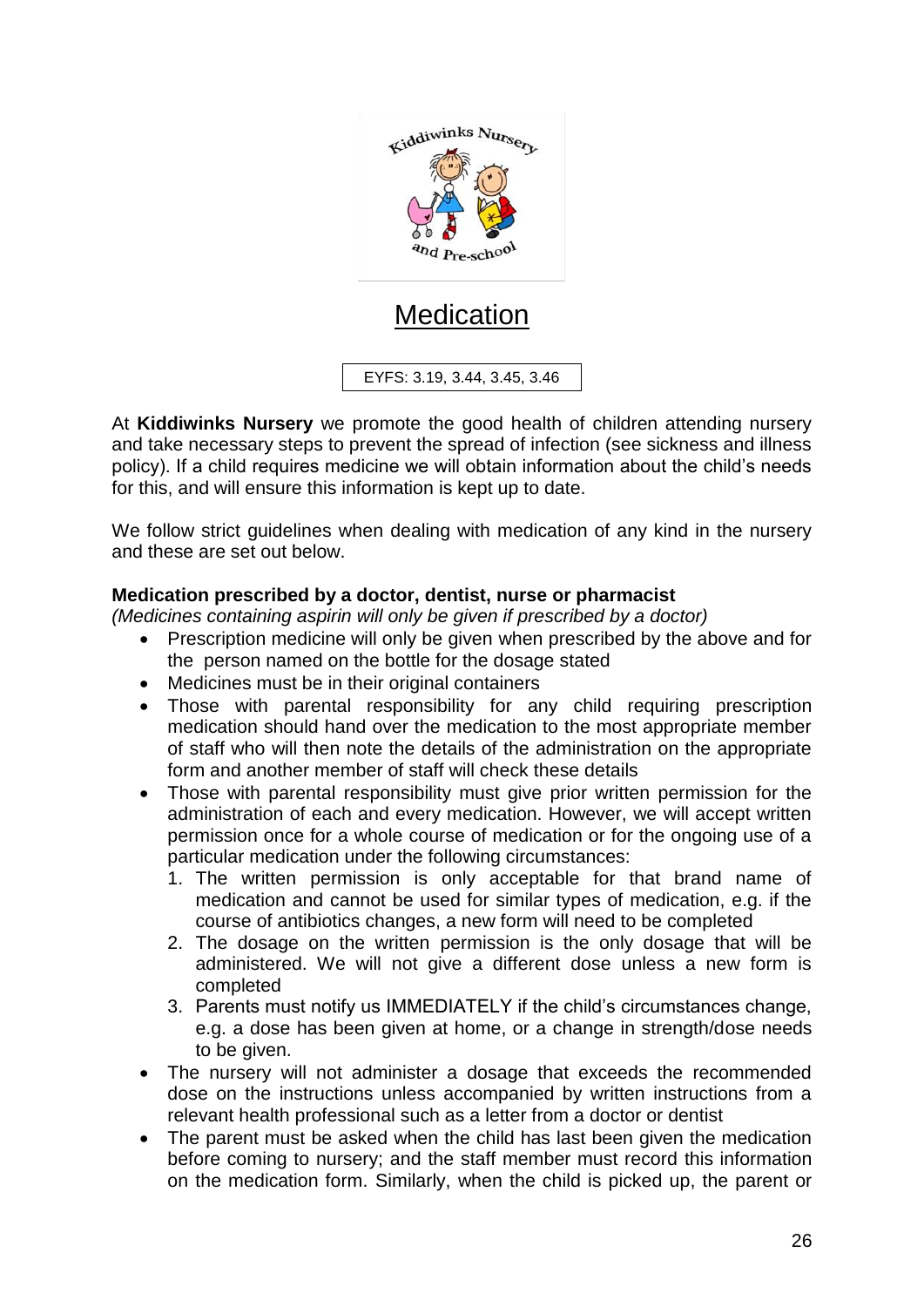guardian must be given precise details of the times and dosage given throughout the day. The parent's signature must be obtained at both times

- At the time of administering the medicine, a senior member of staff will ask the child to take the medicine, or offer it in a manner acceptable to the child at the prescribed time and in the prescribed form. (It is important to note that staff working with children are not legally obliged to administer medication)
- If the child refuses to take the appropriate medication, then a note will be made on the form
- Where medication is "essential" or may have side effects, discussion with the parent will take place to establish the appropriate response.

## **Non-prescription medication** *(these will not usually be administrated)*

- The nursery will not administer any non-prescription medication containing aspirin
- The nursery will only administer non-prescription medication for a short initial period, dependant on the medication or the condition of the child. After this time medical attention should be sought
- If the nursery feels the child would benefit from medical attention rather than non-prescription medication, we reserve the right to refuse nursery care until the child is seen by a medical practitioner
- If a child needs liquid paracetamol or similar medication during their time at nursery, such medication will be treated as prescription medication with the \*onus being on the parent to provide the medicine/\*nursery providing one specific type of medication should parents wish to use this
- On registration, parents will be asked if they would like to fill out a medication form to consent to their child being given a specific type of liquid paracetamol or anti-histamine in particular circumstances such as an increase in the child's temperature or a wasp or bee sting. This form will state the dose to be given, the circumstances in which this can be given e.g. the temperature increase of their child, the specific brand name or type of non-prescription medication and a signed statement to say that this may be administered in an emergency if the nursery CANNOT contact the parent
- An emergency nursery supply of fever relief (e.g Calpol) and anti-histamines (e.g. Piriton) will be stored on site. This will be checked at regular intervals by the designated trained first aider to make sure that it complies with any instructions for storage and is still in date
- If a child does exhibit the symptoms for which consent has been given to give non-prescription medication during the day, the nursery will make every attempt to contact the child's parents. Where parents cannot be contacted then the nursery manager will take the decision as to whether the child is safe to have this medication based on the time the child has been in the nursery, the circumstances surrounding the need for this medication and the medical history of the child on their registration form. Giving non-prescription medication will be a last resort and the nursery staff will use other methods first to try and alleviate the symptoms, e.g. for an increase in temperature the nursery will remove clothing, use fanning, tepid cooling with a wet flannel. The child will be closely monitored until the parents collect the child
- For any non-prescription cream for skin conditions e.g. Sudocrem, prior written permission must be obtained from the parent and the onus is on the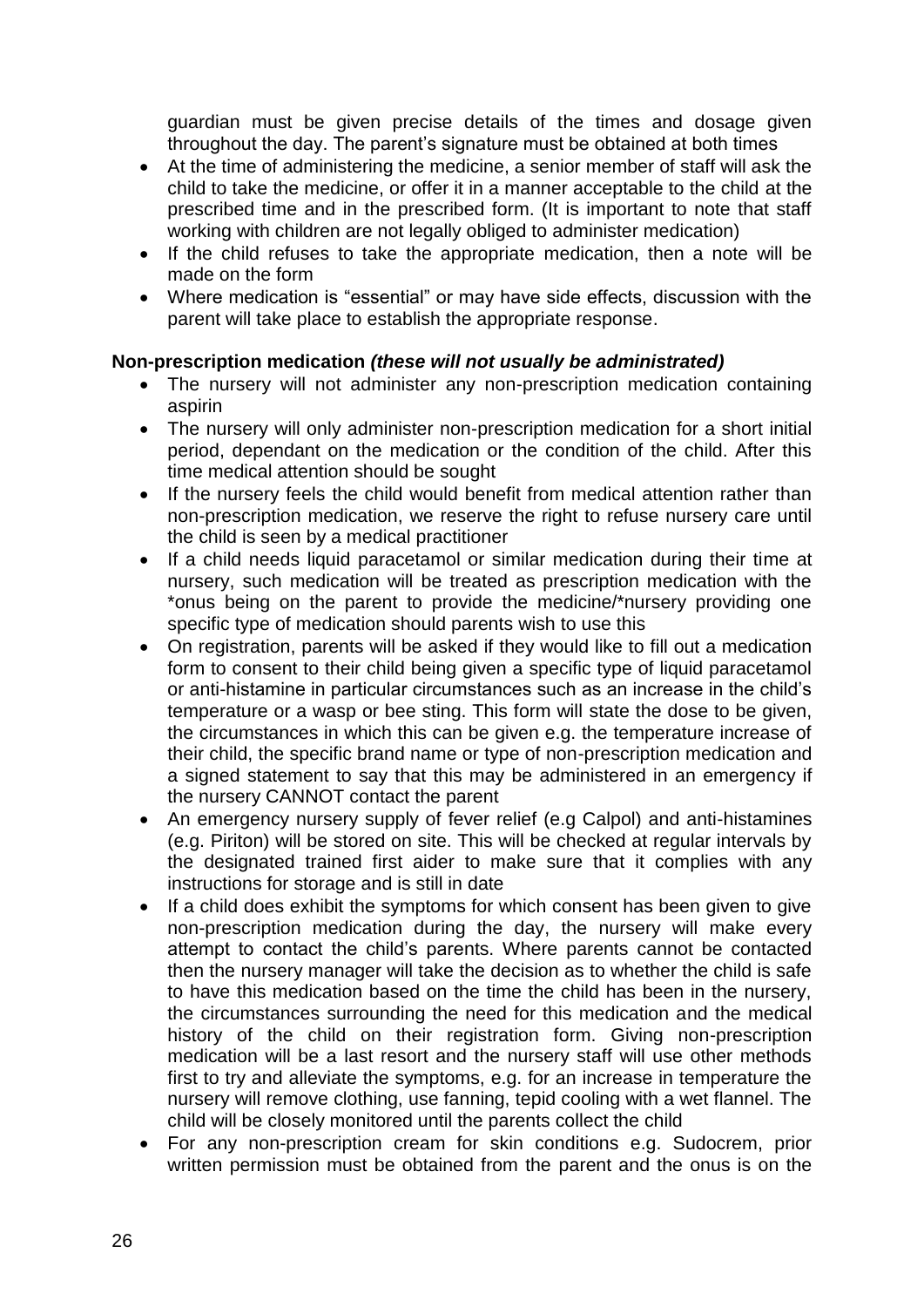parent to provide the cream which should be clearly labelled with the child's name

- If any child is brought to the nursery in a condition in which he/she may require medication sometime during the day, the manager will decide if the child is fit to be left at the nursery. If the child is staying, the parent must be asked if any kind of medication has already been given, at what time and in what dosage and this must be stated on the medication form
- As with any kind of medication, staff will ensure that the parent is informed of any non-prescription medicines given to the child whilst at the nursery, together with the times and dosage given
- The nursery DOES NOT administer any medication unless prior written consent is given for each and every medicine.

## **Injections, pessaries, suppositories**

As the administration of injections, pessaries and suppositories represents intrusive nursing, we will not administer these without appropriate medical training for every member of staff caring for this child. This training is specific for every child and not generic. The nursery will do all it can to make any reasonable adjustments including working with parents and other professionals to arrange for appropriate health officials to train staff in administering the medication.

### **Staff medication**

All nursery staff have a responsibility to work with children only where they are fit to do so. Staff must not work with children where they are infectious or too unwell to meet children's needs. This includes circumstances where any medication taken affects their ability to care for children, for example, where it makes a person drowsy. If any staff member believes that their condition, including any condition caused by taking medication, is affecting their ability they must inform their line manager and seek medical advice. \*The nursery manager/person's line manager/registered provider will decide if a staff member is fit to work, including circumstances where other staff members notice changes in behaviour suggesting a person may be under the influence of medication. This decision will include any medical advice obtained by the individual or from an occupational health assessment.

Where staff may occasionally or regularly need medication, any such medication must be kept in the person's locker/separate locked container in the staff room or nursery room where staff may need easy access to the medication such as an asthma inhaler. In all cases it must be stored out of reach of the children. It must not be kept in the first aid box and should be labelled with the name of the member of staff.

### **Storage**

All medication for children must have the child's name clearly written on the original container and kept in a closed box, which is out of reach of all children.

Emergency medication, such as inhalers and EpiPens, will be within easy reach of staff in case of an immediate need, but will remain out of children's reach.

Any antibiotics requiring refrigeration must be kept in a fridge inaccessible to children.